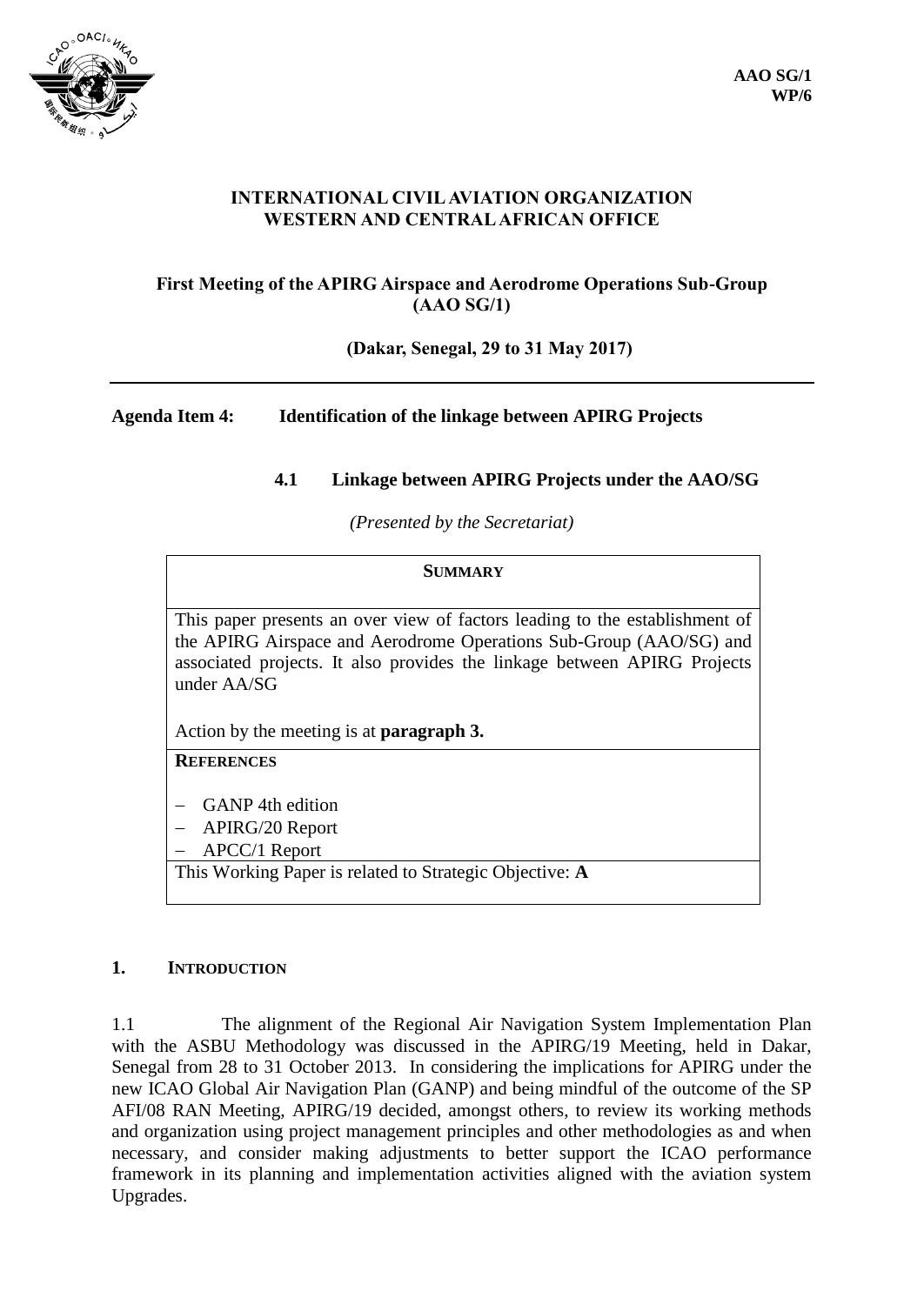1.2 In its 20<sup>th</sup> meeting, APIRG adopted its new structure which the included the Airspace and Aerodrome Operations Sub-Group (AAO/SG). The AAO/SG comprised ATM and AGA technical Areas.

1.3 Through APIRG Conclusion 20/49, the set of projects identified by previous APIRG sub groups including AOP and ATM were adopted and made applicable to the AAO/SG by the APIRG Projects and coordination committee in its first meeting held in Nairobi from 30-31 January 2017 which also formally dissolved the AOP/SG through Decision  $1/01$ .

1.4 The APIRG Projects Coordination Committee (APCC), in its first meeting held in Nairobi, Kenya from 30 to 31January, directed that the APIRG Sub-groups should establish linkage between Projects to be under taken by the Sub-groups to enhance coordination, eliminate duplication and create synergies.

#### **2. DISCUSSION**

2.1 In response to the APCC directive, this working papers attempts to establish linkages that may exist between APIRG projects under AAO/SG

2.2 All Projects identified are listed in **attachment 1** to this working paper as well as the linkage between APIRG projects under AAO/SG.

### **3. ACTION BY THE MEETING**

3.1 The meeting is invited to:

- a) Note the information provided in this working paper;
- b) Review the Linkage between projects under the APIRG AAO/SG.

--------

2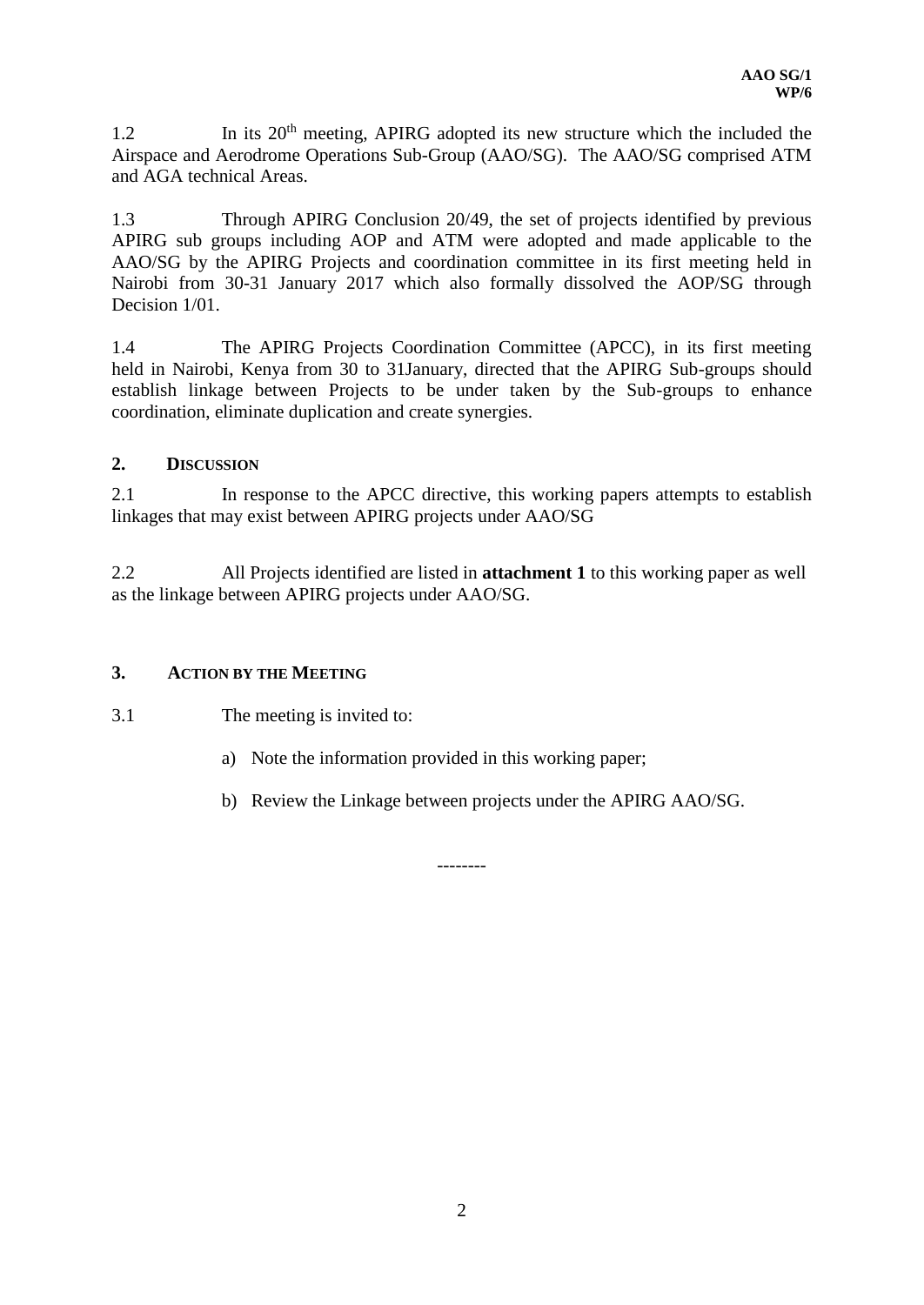# **AAO/SG PROJECTS**

#### **AGA –Projects**

- 1. Training and qualification of Technical staff (Regulators &Airport operators)
- 2. Aerodrome data management (determination, reliability and publication)
- 3. Aerodrome Rescue and Firefighting Services (RFFS)
- 4. Aerodrome Emergency Planning (AEP), including Public Health Emergencies
- 5. Wildlife, Environmental & Land use Management/ Obstacle Control
- 6. Implementation of Runway safety programmes at aerodromes
- 7. Aerodrome Maintenance and Runway Conditions Reporting
- 8. Aerodrome Maintenance and Runway Conditions Reporting
- 9. Aerodrome Certification (SMS implementation, regulatory framework and operator documentation)
- 10. Establishment and implementation of A-CDM

#### **ATM – Projects**

- 1. PBN Airspace Concept (Airspace Design)
- 2. AFI Optimized Route Trajectories and Airspace (AORTA)
- 3. AFI SSR Code Allocation and Assignment Review (ASCAA)
- 4. ATS Competency Study
- 5. Contingency Planning and Operational Coordination (CPOC)
- 6. Assistance on State Safety Programme Implementation (ASSPI)
- 7. Operational Requirements for CNS (OPREC)
- 8. NAVSPEC and Separation Minima Transition (NASMIT)
- 9. Civil/Military Cooperation & FUA Seminar/Workshops
- 10. RVSM & Operational Safety in ATS
- 11. Estimation, Reporting and Monitoring of Benefits from Operational Improvements (ERMBOI)
- 12. Development of SAR plans for RCC/JRCC/RSC
- 13. Develop SAR legislation & Regulation for promulgation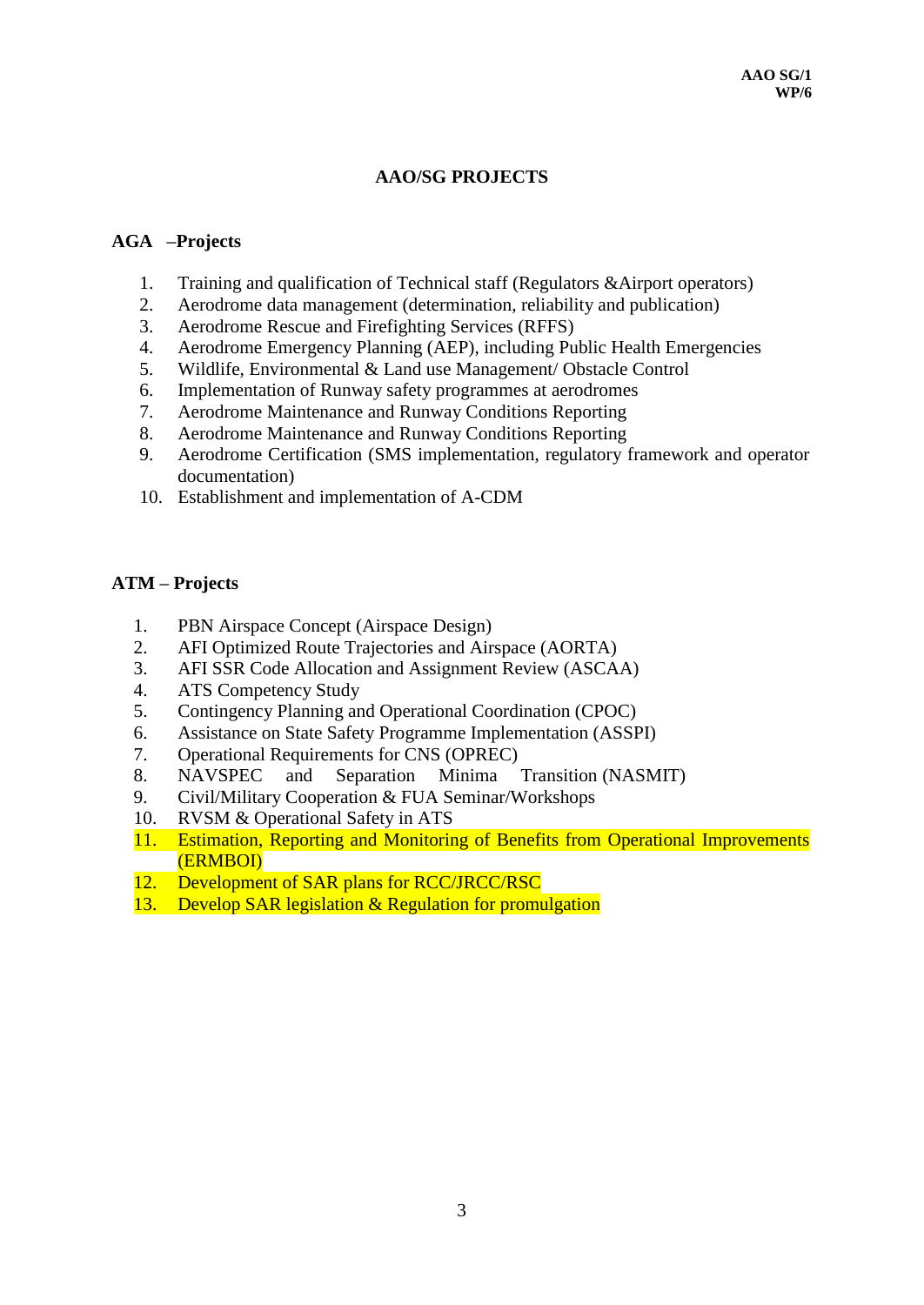**AAO SG/1 WP/6**

# **Linkage between APIRG Projects under the AAO/SG**

|                | AG             | AG             | AG             | AG             | AG             | AG             | AG             | AG    | AG             | AG       | AT             | AT             | AT    | $\bf AT$       | AT             | AT             | AT             | AT             | AT             | AT       | $\bf AT$ | $\bf AT$ | <b>AT</b>    |
|----------------|----------------|----------------|----------------|----------------|----------------|----------------|----------------|-------|----------------|----------|----------------|----------------|-------|----------------|----------------|----------------|----------------|----------------|----------------|----------|----------|----------|--------------|
|                | A <sub>1</sub> | A <sub>2</sub> | A <sub>3</sub> | A <sub>4</sub> | 5 <sup>5</sup> | A <sub>6</sub> | A <sub>7</sub> | $A_8$ | A <sub>9</sub> | $A_{10}$ | $\mathbf{M}_1$ | $\mathbf{M}_2$ | $M_3$ | $\mathbf{M}_4$ | $\mathbf{M}_5$ | $\mathbf{M}_6$ | $\mathbf{M}_7$ | $\mathbf{M}_8$ | M <sub>9</sub> | $M_{10}$ | $M_{11}$ | $M_{12}$ | $M_1$        |
|                |                |                |                |                |                |                |                |       |                |          |                |                |       |                |                |                |                |                |                |          |          |          | $\mathbf{3}$ |
| AG             |                |                |                |                |                |                |                |       |                |          |                |                |       |                |                |                |                |                |                |          |          |          |              |
| A <sub>1</sub> |                |                |                |                |                |                |                |       |                |          |                |                |       |                |                |                |                |                |                |          |          |          |              |
| AG             |                |                |                |                |                |                |                |       |                |          |                |                |       |                |                |                |                |                |                |          |          |          |              |
| A <sub>2</sub> |                |                |                |                |                |                |                |       |                |          |                |                |       |                |                |                |                |                |                |          |          |          |              |
| AG             |                |                |                |                |                |                |                |       |                |          |                |                |       |                |                |                |                |                |                |          |          |          |              |
| A <sub>3</sub> |                |                |                |                |                |                |                |       |                |          |                |                |       |                |                |                |                |                |                |          |          |          |              |
| AG             |                |                |                |                |                |                |                |       |                |          |                |                |       |                |                |                |                |                |                |          |          |          |              |
| A <sub>4</sub> |                |                |                |                |                |                |                |       |                |          |                |                |       |                |                |                |                |                |                |          |          |          |              |
| AG             |                |                |                |                |                |                |                |       |                |          |                |                |       |                |                |                |                |                |                |          |          |          |              |
| A <sub>5</sub> |                |                |                |                |                |                |                |       |                |          |                |                |       |                |                |                |                |                |                |          |          |          |              |
| AG             |                |                |                |                |                |                |                |       |                |          |                |                |       |                |                |                |                |                |                |          |          |          |              |
| A <sub>6</sub> |                |                |                |                |                |                |                |       |                |          |                |                |       |                |                |                |                |                |                |          |          |          |              |
| AG             |                |                |                |                |                |                |                |       |                |          |                |                |       |                |                |                |                |                |                |          |          |          |              |
| A <sub>7</sub> |                |                |                |                |                |                |                |       |                |          |                |                |       |                |                |                |                |                |                |          |          |          |              |
| AG             |                |                |                |                |                |                |                |       |                |          |                |                |       |                |                |                |                |                |                |          |          |          |              |
| A <sub>8</sub> |                |                |                |                |                |                |                |       |                |          |                |                |       |                |                |                |                |                |                |          |          |          |              |
| AG             |                |                |                |                |                |                |                |       |                |          |                |                |       |                |                |                |                |                |                |          |          |          |              |
| A <sub>9</sub> |                |                |                |                |                |                |                |       |                |          |                |                |       |                |                |                |                |                |                |          |          |          |              |
| AG             |                |                |                |                |                |                |                |       |                |          |                |                |       |                |                |                |                |                |                |          |          |          |              |
| $A_{10}$       |                |                |                |                |                |                |                |       |                |          |                |                |       |                |                |                |                |                |                |          |          |          |              |
| AT             |                |                |                |                |                |                |                |       |                |          |                |                |       |                |                |                |                |                |                |          |          |          |              |